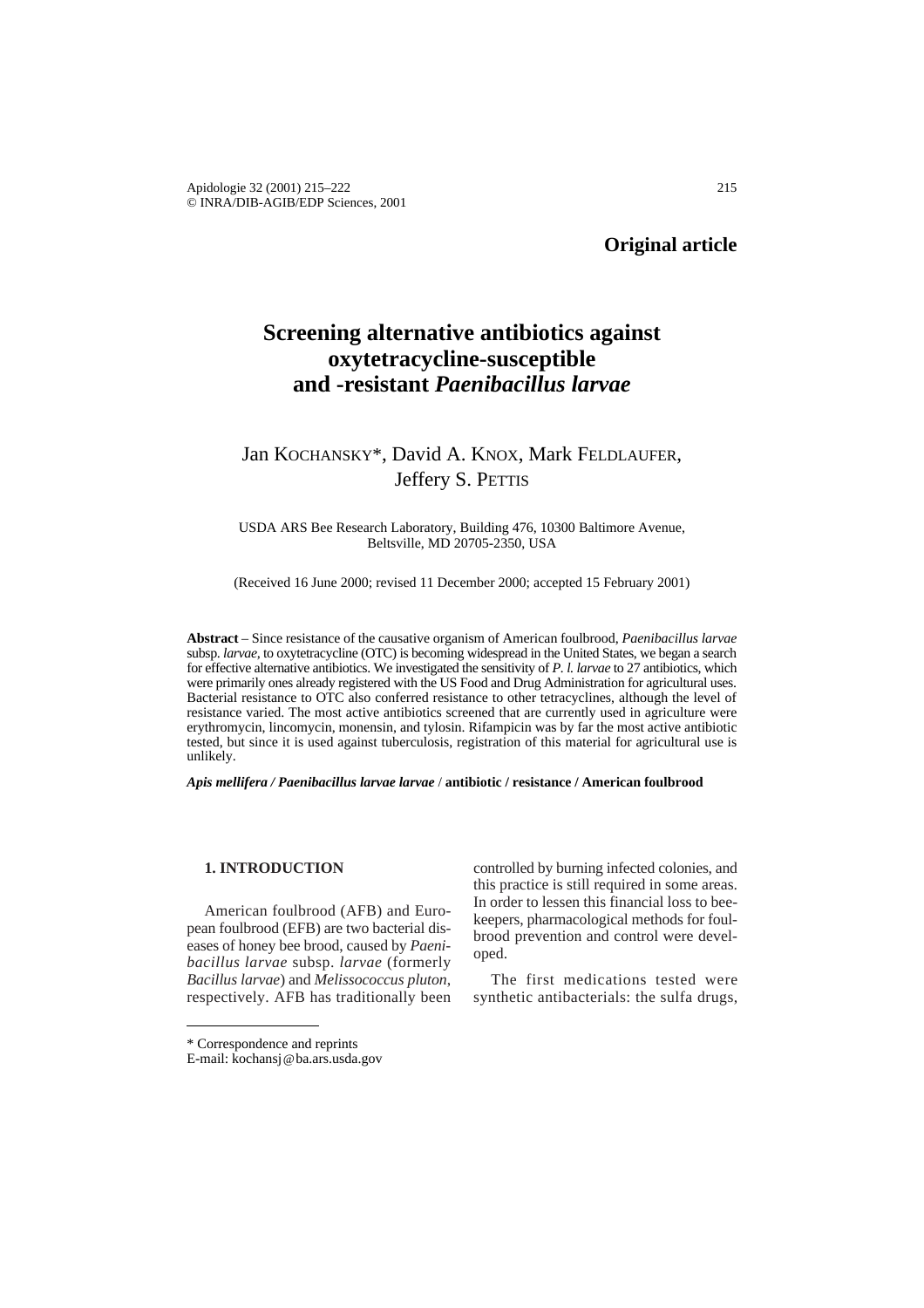particularly sulfathiazole (Haseman and Childers, 1944; Eckert, 1947; Reinhardt, 1947; Johnson, 1948; Katznelson and Gooderham, 1949; Katznelson, 1950). They were effective against AFB, but their stability and consequent residues in honey caused problems, and the registration was allowed to lapse in the 1970s (Shimanuki and Knox, 1994).

Tests on antibiotics began in the late 1940s as well (cited by Katznelson, 1950). These early studies showed that Aure $omycin<sup>1</sup>$  (chlortetracycline) was active, while penicillin, chloramphenicol, streptomycin, and others were considerably less active against *P. l. larvae*. Oxytetracycline (OTC, Terramycin<sup>1</sup>), usually as its hydrochloride, has been used since the early 1950s for the prevention and control of AFB and EFB (Gochnauer, 1951; Katznelson et al., 1952). It remains after many years the only approved drug treatment for the foulbrood diseases in the United States. Recently, however, strains of *P. l. larvae* showing resistance to OTC have been discovered in Argentina (Alippi, 2000) as well as in multiple areas in the United States (Miyagi et al., 2000), and there is now general concern about widespread resistance.

Other antibiotics have been investigated as treatments for AFB. Tylosin (a macrolide antibiotic) was first investigated for control of AFB about thirty years ago (Hitchcock et al., 1970; Moffett et al., 1970; Peng et al., 1996) and was found to be much more stable in sugar syrup than was OTC (Kochansky et al., 1999). Erythromycin (another macrolide) was first tested in 1955 (Katznelson et al., 1955; Katznelson, 1956; see also Hitchcock, 1964), but reports on its efficacy differed. Katznelson et al. (1955) and Moffett et al. (1958) found it to be ineffective against AFB, but Machova (1970) found good efficacy against AFB, and it has

been reported to be effective against EFB (Wilson and Moffet, 1957; Wilson, 1962). Machova (1970) also tested other antibiotics in a study of antibiotic sensitivity of ten strains of *P. l. larvae* isolated from various regions of Czechoslovakia. In addition to the activity of erythromycin cited above, good sensitivity was obtained to bacitracin and the tetracyclines, with lower sensitivity to 10 others.

A large number of *P. l. larvae* strains in Japan were tested for antibiotic sensitivity (Okayama et al., 1996). Mirosamycin, another macrolide antibiotic, has been studied as a result of its high activity in this initial screen (Nakajima et al., 1998). Ampicillin was another antibiotic with high activity in vitro, but when tested in beehives it gave high residues in honey but only very low levels in larvae, casting doubt on its utility in disease control (Nakajima et al., 1997).

In view of the increasing incidence of OTC-resistant *P. l. larvae* in the US, we embarked on a screening program to identify additional antibiotics that might be useful in the prevention and treatment of AFB. We now report the results of laboratory tests evaluating a variety of antibiotics for ability to inhibit both OTC-resistant and OTC-susceptible strains of *P. l. larvae.* 

#### **2. MATERIALS AND METHODS**

#### **2.1. Antibiotics**

Antibiotics (Tab. I) were purchased from Sigma or Fluka and a stock solution (200 mg/L in 50% methanol) was prepared for each. Successive dilutions were prepared to yield 60, 20, 6, 2, 0.6, and 0.2 mg/L (rifampicin was also tested at 0.06 mg/L). Antibiotic test disks (6.35 mm, No. 740-E,

<sup>&</sup>lt;sup>1</sup> Mention of trade names or commercial products in this article is solely for the purpose of providing specific information and does not imply recommendation or endorsement by the US Department of Agriculture.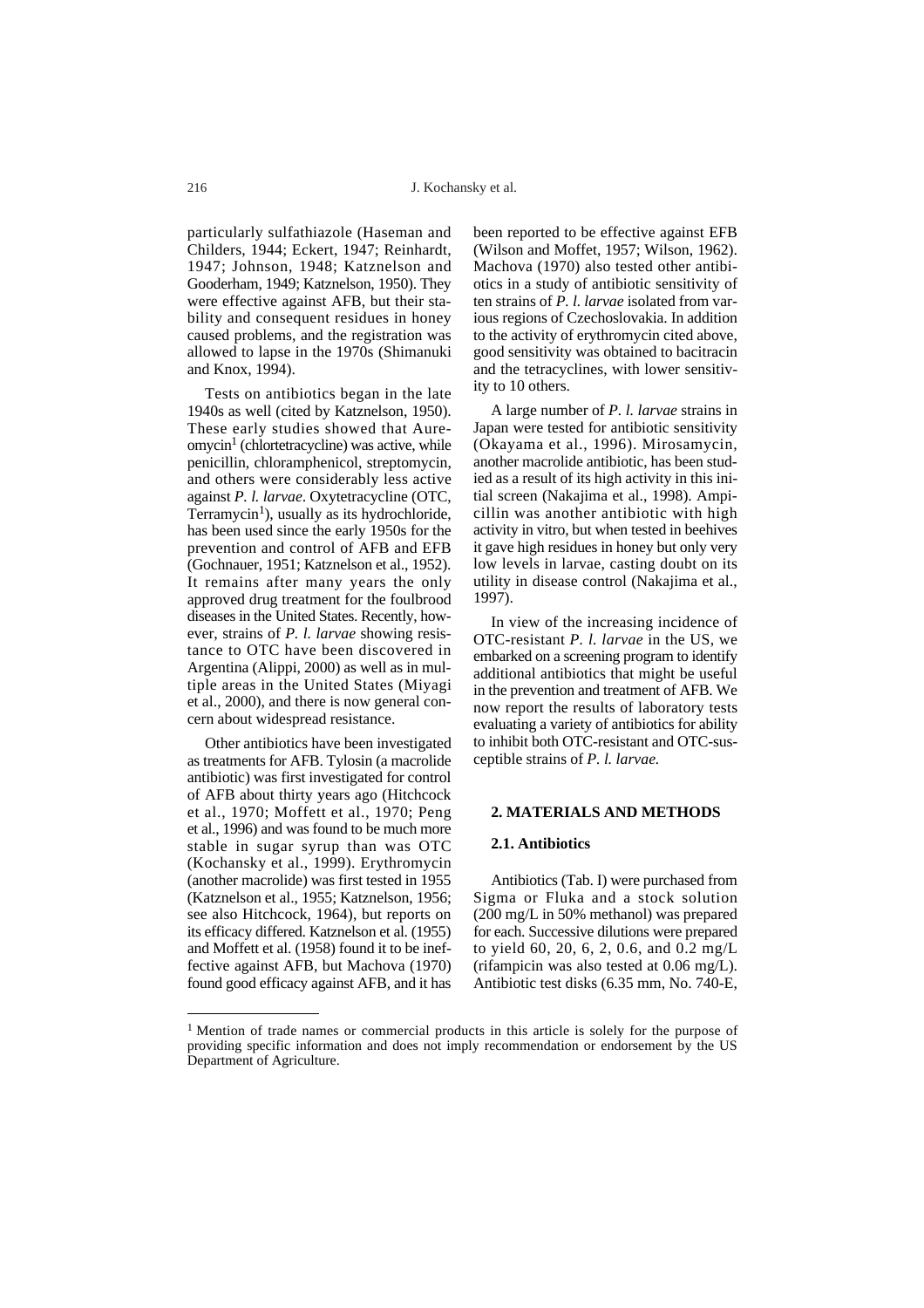Table I. Classes of antibiotics tested vs. American foulbrood.

| Tetracyclines<br>chlortetracycline<br>demeclocycline*<br>doxycycline<br>minocycline*<br>oxytetracycline<br>tetracycline<br>Aminoglycosides<br>amikacin<br>gentamycin<br>kanamycin<br>neomycin<br>paromomycin*<br>streptomycin<br>tobramycin* | Aminocyclitols<br>apramycin<br>spectinomycin    | Macrolides<br>erythromycin<br>oleandomycin<br>tylosin |  |  |
|----------------------------------------------------------------------------------------------------------------------------------------------------------------------------------------------------------------------------------------------|-------------------------------------------------|-------------------------------------------------------|--|--|
|                                                                                                                                                                                                                                              | Chloramphenicols<br>chloramphenicol<br>Peptides | Lincosaminides<br>clindamycin<br>lincomycin           |  |  |
|                                                                                                                                                                                                                                              | bacitracin<br>colistin<br>polymixin             | Polyether ionophores<br>monensin                      |  |  |
|                                                                                                                                                                                                                                              | Glycopeptides<br>vancomycin*                    | Ansamacrolides<br>rifampicin*                         |  |  |

\* Not FDA registered for any agricultural uses as of December 2000.

Schleicher and Schuell), which had been shown gravimetrically to absorb 0.02  $g =$ 20 µL of water, were dipped in the antibiotic solution to saturation and allowed to dry. This resulted in a series of disks containing 4, 1.2, 0.4, 0.12, 0.04, 0.012, and 0.004 µg of each antibiotic/disk.

#### **2.2. Bioassay**

Antibiotics were tested against *P. l. larvae* by our standard disk diffusion method (Shimanuki and Knox, 1991), similar to the method reported by Feldlaufer et al. (1993). The susceptible strain of *P. l. larvae* was obtained from New Jersey and an OTCresistant strain was obtained from Minnesota. A stock spore suspension (approximately  $2 \times 10^8$  spores/mL) of each strain was prepared by mixing 3–5 scales (the dried remains of diseased honey bee larvae containing the bacterial spores) with sterile water (9 mL) in a screw-capped tube. Before each use, the suspension was heat-shocked at 80 °C for 10 minutes to kill any nonsporeforming bacteria. For the bioassay, 0.2 mL of the stock suspension was spread over the surface of freshly-prepared brainheart infusion agar (BHI) plates (brain-heart infusion, Difco Laboratories, Detroit, MI, fortified with thiamine hydrochloride  $(0.1 \text{ mg/L})$ , 2% agar, and adjusted to pH 6.6 with hydrochloric acid). The antibiotictreated disks were positioned in the center of the BHI plates and the plates were incubated at 34 °C in the dark. The diameters of the zones of inhibition were measured after 72 hours. We did not make any correction for disk diameter. If there was a visible zone of inhibition around the disk, the total diameter of that zone was recorded and the compound was termed 'active' at that concentration; if no such zone was visible, the diameter was recorded as zero and the compound was therefore 'inactive'. Negative controls consisted of disks treated with 50% methanol, and commercial sensitivity test disks (BBL, Becton Dickinson Microbiology Systems, Cockeysville, MD) treated with 5 µg of tetracycline were used as positive controls.

The tests against tetracyclines in Table II and in the general survey in Table III were run only once, since only an indication of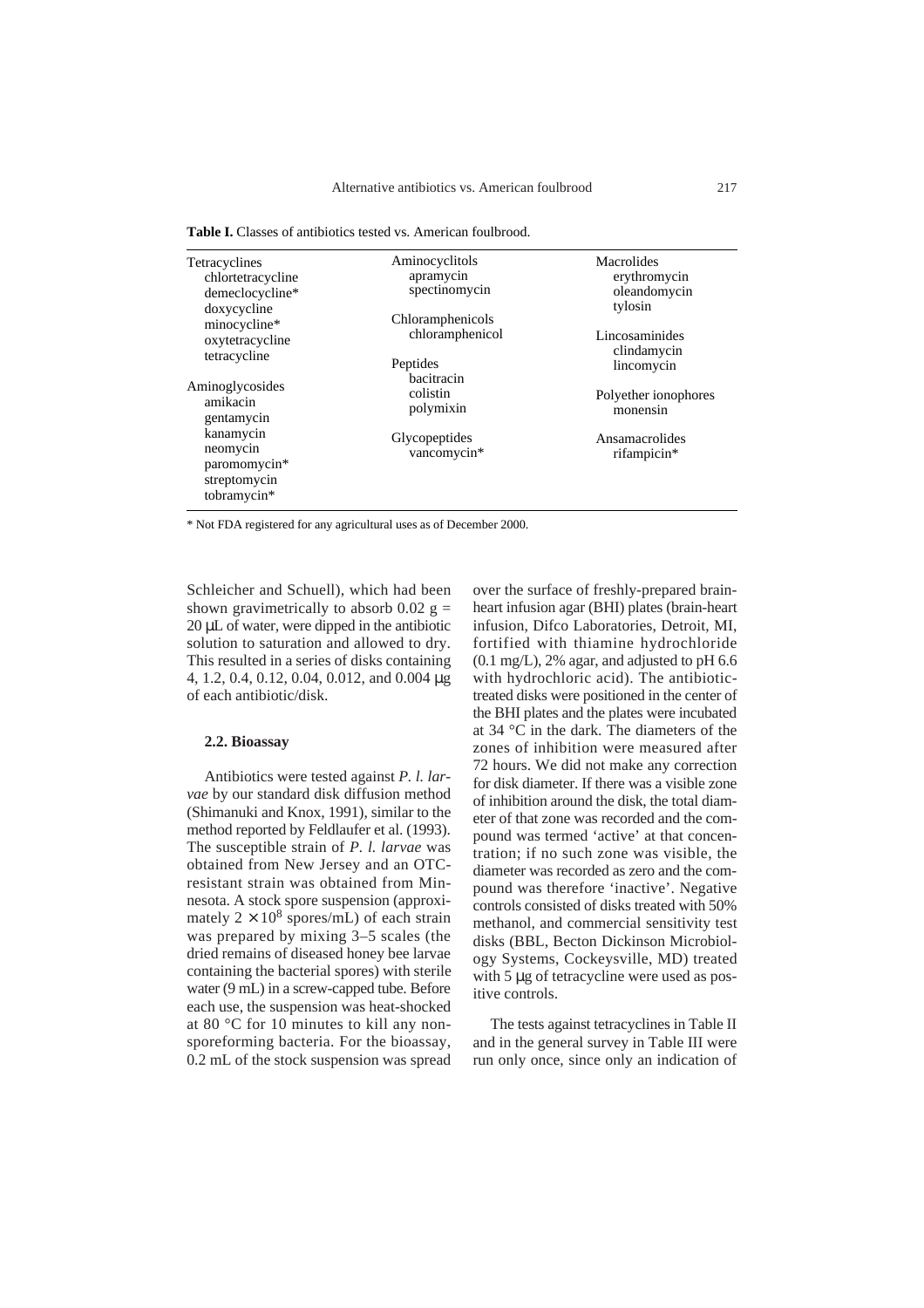the most active antibiotics was desired. The tests of selected antibiotics against resistant and susceptible AFB reported in Table IV were replicated 3–4 (mostly 4) times and

are reported as mean ± standard error. Data reduction and plotting were performed with GraphPad Prism ver. 3.0 (GraphPad Software, Inc. San Diego, CA).

| Antibiotic        | Strain <sup>1</sup> | $4 \mu$ g/disc | 1.2            | 0.4       | 0.12     | 0.04           | 0.012          |
|-------------------|---------------------|----------------|----------------|-----------|----------|----------------|----------------|
| Oxytetracycline   | S                   | 50             | 42             | 35        | 20       | $\overline{0}$ | $\theta$       |
|                   | R                   | 12             | $\overline{0}$ | $\theta$  | $\Omega$ | $\overline{0}$ | $\overline{0}$ |
| Chlortetracycline | S                   | 58             | 50             | <b>ND</b> | 45       | 22             | $\overline{0}$ |
|                   | R                   | 22             | 18             | <b>ND</b> | 10       | $\Omega$       | $\overline{0}$ |
| Demeclocycline    | S                   | 75             | 70             | 45        | 35       | 25             | 10             |
|                   | R                   | 15             | 15             | 15        | 12       | $\overline{0}$ | $\overline{0}$ |
| Doxycycline       | S                   | 63             | 58             | 52        | 50       | 40             | $\overline{0}$ |
|                   | R                   | 33             | 20             | 15        | 14       | 10             | $\overline{0}$ |
| Minocycline       | S                   | 58             | 70             | 40        | ND       | 16             | $\overline{0}$ |
|                   | R                   | 70             | 68             | 33        | ND       | 20             | $\Omega$       |
| Tetracycline      | S                   | 57             | 50             | 54        | 28       | 25             | $\overline{0}$ |
|                   | R                   | 14             | 15             | 10        | $\theta$ | $\overline{0}$ | $\overline{0}$ |

**Table II.** Tetracycline antibiotics tested against resistant and susceptible *P. l. larvae.*

 $1 S$  = susceptible (New Jersey), R = resistant (Minnesota).

| Antibiotic      | $4 \mu g/disc$ | 1.2            | 0.4            | 0.12           | 0.04     | 0.012            | 0.004 |
|-----------------|----------------|----------------|----------------|----------------|----------|------------------|-------|
| Oxytetracycline | 50             | 42             | 28             | 20             | 16       |                  |       |
| Tylosin         | 40             | 34             | 28             | 17             | 12       | $\overline{0}$   |       |
| Erythromycin    | 57             | 50             | 35             | 30             | 15       | $\boldsymbol{0}$ |       |
| Oleandomycin    | 50             | 20             | $\overline{0}$ | $\Omega$       | 0        | 0                |       |
| Clindamycin     | 75             | 55             | 20             | $\theta$       |          | $\overline{0}$   |       |
| Lincomycin      | 70             | 70             | 57             | 47             | 25       |                  |       |
| Bacitracin      | 36             | 25             | 13             | $\Omega$       | 0        | $\overline{0}$   |       |
| Chloramphenicol | 40             | 25             | $\theta$       | $\theta$       | $\theta$ | $\theta$         |       |
| Gentamycin      | 12             | $\overline{0}$ | $\overline{0}$ | $\Omega$       | 0        | $\theta$         |       |
| Monensin        | 50             | 36             | 40             | 32             | 15       | $\theta$         |       |
| Rifampicin      | 65             | 60             | 52             | 48             | 40       | 30               | 28    |
| Tobramycin      | 10             | $\overline{0}$ | 12             | $\overline{0}$ | $\Omega$ | $\overline{0}$   |       |
| Vancomycin      | 28             | 15             | 20             | $\theta$       | $\Omega$ | 0                |       |
|                 |                |                |                |                |          |                  |       |

**Table III.** Initial screens of antibiotics vs. susceptible *P. l. larvae.*

Numbers in table are diameters of inhibition zones around the treated disks at the various concentrations, tested against susceptible (New Jersey) *P. l. larvae*.

Amikacin, apramycin, colistin, kanamycin, neomycin, paromomycin, polymixin, spectinomycin, and streptomycin were inactive at all concentrations tested.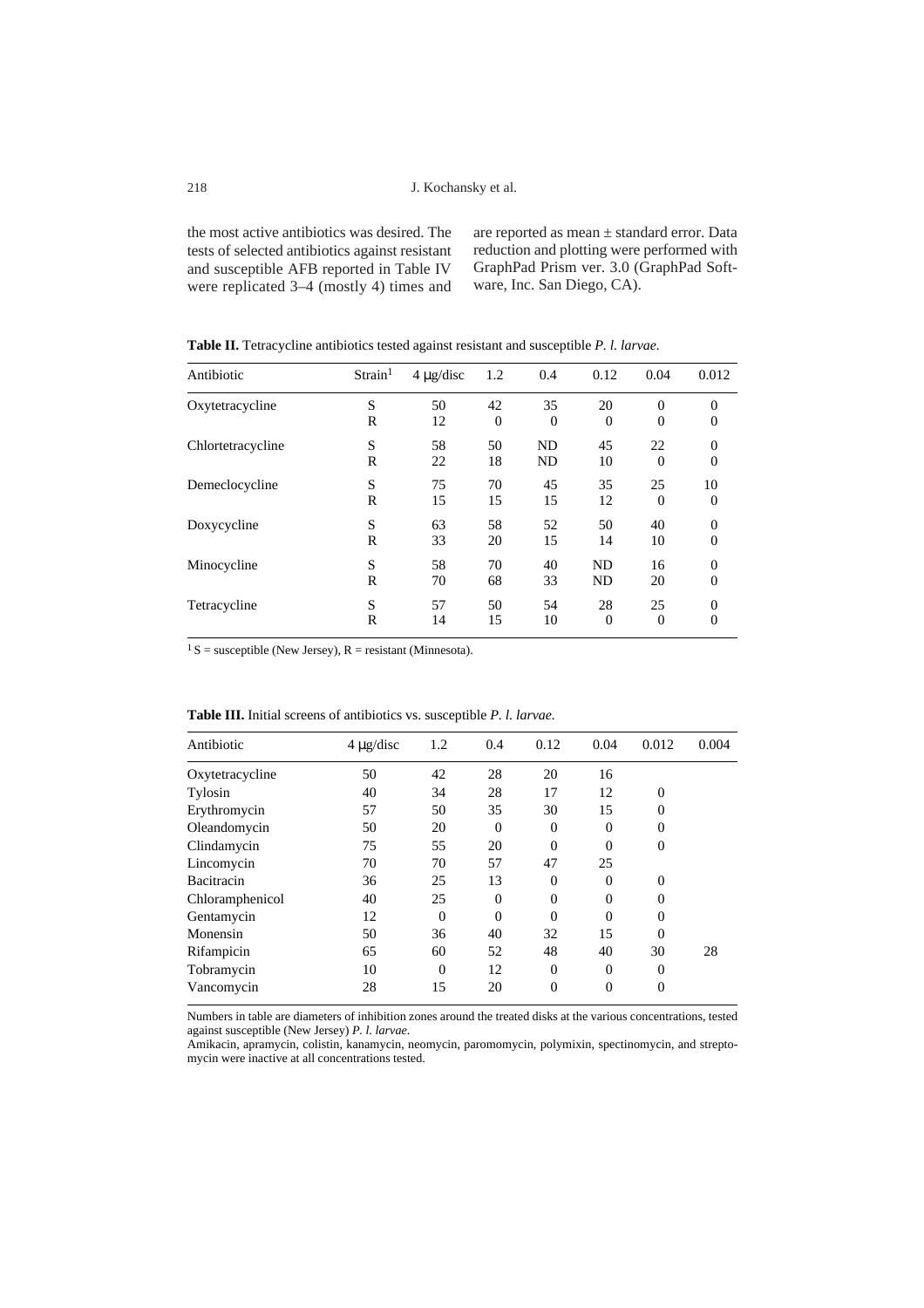| Antibiotic         | $4 \mu$ g/disk | $1.2 \mu$ g/disk | $0.4 \mu$ g/disk | $0.12 \mu$ g/disk | $0.06 \mu$ g/disk | $0.012 \mu$ g/disk | $0.006 \mu$ g/disk | $0.0012 \mu$ g/disk |
|--------------------|----------------|------------------|------------------|-------------------|-------------------|--------------------|--------------------|---------------------|
| OTC(S)             | $46.3 \pm 2.8$ | $40.5 \pm 2.4$   | $30.8 \pm 3.4$   | $16.8 \pm 5.9$    | $7.3 \pm 4.4$     | 0.0                |                    |                     |
| OTC(R)             | $6.3 \pm 3.6$  | $2.8 \pm 2.8$    | $0.0\,$          | 0.0               | 0.0               | 0.0                |                    |                     |
| Erythromycin $(S)$ | $52.0 \pm 1.2$ | $45.0 \pm 1.2$   | $34.8 \pm 0.5$   | $25.0 \pm 1.8$    | $7.8 \pm 4.5$     | 0.0                |                    |                     |
| Erythromycin $(R)$ | $53.3 \pm 1.2$ | $44.5 \pm 0.5$   | $34.5 \pm 0.9$   | $25.5 \pm 1.3$    | $14.3 \pm 1.4$    | $2.0 \pm 2.0$      |                    |                     |
| Lincomycin $(S)$   | $39.3 \pm 3.0$ | $28.3 \pm 1.2$   | $18.0 \pm 1.5$   | $5.3 \pm 3.1$     | $2.8 \pm 2.8$     | 0.0                |                    |                     |
| Lincomycin $(R)$   | $39.8 \pm 1.0$ | $30.8 \pm 0.5$   | $18.5 \pm 1.2$   | $13.7 \pm 0.9$    | $5.8 \pm 3.3$     | 0.0                |                    |                     |
| Monensin $(S)$     | $33.8 \pm 3.2$ | $33.3 \pm 2.0$   | $22.3 \pm 2.3$   | $7.8 \pm 4.5$     | 0.0               | 0.0                |                    |                     |
| Monensin $(R)$     | $38.8 \pm 2.4$ | $36.0 \pm 2.3$   | $22.8 \pm 3.4$   | $11.3 \pm 3.9$    | 0.0               | 0.0                |                    |                     |
| Rifampicin $(S)$   | $64.8 \pm 1.2$ | $58.8 \pm 2.4$   | $53.8 \pm 0.8$   | $47.0 \pm 1.1$    | $35.5 \pm 0.9$    | $28.0 \pm 0.7$     | $19.3 \pm 0.7$     | $14.0 \pm 1.0$      |
| Rifampicin $(R)$   | $66.3 \pm 1.3$ | $58.8 \pm 1.4$   | $54.3 \pm 2.2$   | $46.0 \pm 0.7$    | $36.5 \pm 0.9$    | $30.0 \pm 0.8$     | $20.0 \pm 0.0$     | $16.0 \pm 1.0$      |
| $Ty$ losin $(S)$   | $47.5 \pm 4.9$ | $36.3 \pm 0.5$   | $24.3 \pm 1.7$   | $16.5 \pm 1.7$    | $2.5 \pm 2.5$     | 0.0                |                    |                     |
| Tylosin $(R)$      | $44.5 \pm 1.0$ | $36.0 \pm 0.7$   | $28.5 \pm 0.5$   | $16.8 \pm 1.2$    | $5.5 \pm 3.2$     | 0.0                |                    |                     |

**Table IV.** Comparison of activity of selected antibiotics against susceptible and resistant *P. l. larvae*.

Numbers are diameters of zones of inhibition (mean  $\pm$  SEM), usually 4 (occasionally 3) replicates.

(S) = susceptible (New Jersey) strain, (R) = resistant (Minnesota) strain.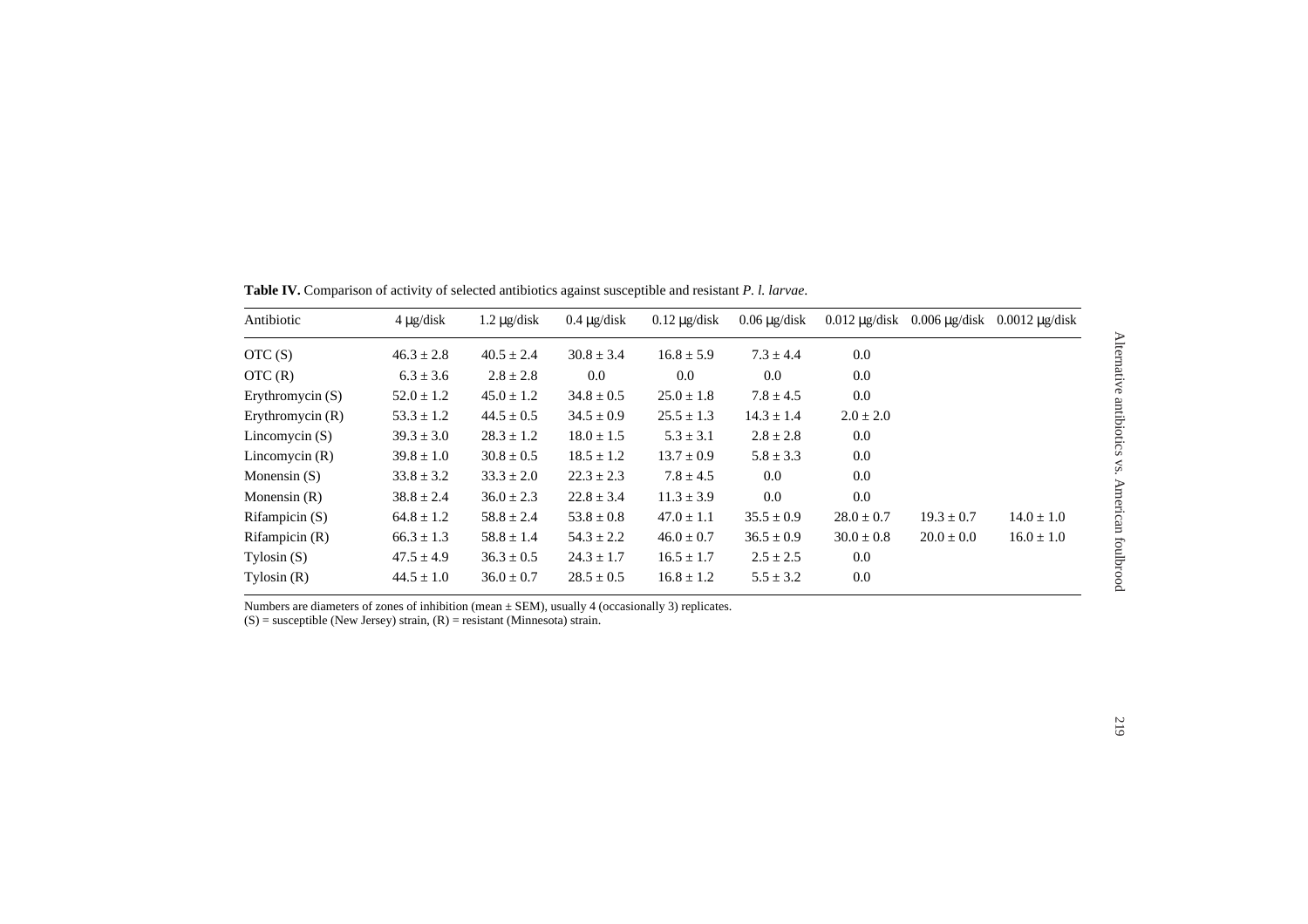#### **3. RESULTS AND DISCUSSION**

Since OTC is a member of the extended tetracycline class of antibiotics, we tested other members of the class against susceptible and resistant *P. l. larvae*, with results shown in Table II. While some tetracyclines were more effective than others against resistant *P. l. larvae*, in all but one case tetracycline antibiotics were less effective against resistant than against susceptible AFB organisms, indicating considerable crossresistance. Doxycycline was still moderately active against resistant *P. l. larvae*, but only minocycline showed no apparent loss of activity against the resistant strain. It is not unlikely that this cross-resistance would increase rapidly under selection conditions, and since minocycline has no approved agricultural uses in the US, we did not investigate tetracyclines further.

Twenty-one additional antibiotics (summarized in Tab. I) were screened against susceptible *P. l. larvae* using the same dosage series. The results are shown in Table III. These antibiotics represented 8 classes. Aminoglycoside antibiotics were either completely inactive at all concentrations tested (amikacin, kanamycin, neomycin, paromomycin, or streptomycin) or active only at 4 µg/disk (gentamicin) or 0.4 µg/disk (tobramycin), and were not tested further. Aminocyclitol antibiotics are similar to aminoglycosides structurally, but lack sugar groups bound to the rings. In this class apramycin and spectinomycin were investigated and both were found to be inactive at all concentrations tested. Chloramphenicol, in its own class, was only active down to 1.2 µg/disk and was not tested further.

Of the three peptide antibiotics screened, bacitracin was active down to 0.4 µg/disk, while polymixin and colistin were inactive; none was tested further. Vancomycin, a glycopeptide antibiotic widely used in human medicine against organisms resistant to other antibiotics, was only active down to  $0.4 \mu$ g/disk.

The remaining antibiotics fell into four categories. The macrolides were represented by tylosin, erythromycin, and oleandomycin, the lincosaminides by lincomycin and clindamycin, the polyether ionophores by monensin, and the ansamacrolides by rifampicin. Oleandomycin and clindamycin were only active down to 1.2 and 0.4 µg/disk, respectively, and were not tested further, but all others were highly active (down to 0.04 µg/disk or below).

The five most active antibiotics from these preliminary screens with the susceptible strain of *P. l. larvae* were tested along with OTC against susceptible and resistant strains of *P. l. larvae* (Tab. IV). As expected, OTC performed very poorly against resistant bacteria. Monensin was the least active of the five, down to 0.12 µg/disk. Erythromycin, tylosin, and lincomycin were active down to 0.04 µg/disk. Okayama et al. (1996) also found tylosin, er thromycin, and lincomycin to be active, with generally high activity from other macrolides, including oleandomycin, which we found to have poor activity. Okayama et al. found good activity from the three tetracyclines they tested (OTC, chlortetracycline, and doxycycline), which suggests that none of their *P. l. larvae* strains was OTC-resistant. As before, rifampicin was outstanding, with activity still present at 0.0012 µg/disk, the lowest dose tested. For the initial screen, extrapolation of the log (concentration) vs. inhibition zone diameter line suggested a minimum inhibitory concentration for rifampicin of only 1.8 µg/L (36 pg/disk). In all cases, these five selected antibiotics were equally active against resistant and susceptible foulbrood. With the exception of rifampicin, all are listed in the FDA "Green Book" (FDA-CVM, 1999) of drugs approved for veterinary use.

Field tests are currently under way using tylosin and lincomycin in colonies against AFB. Preliminary results (to be further described elsewhere) suggest that lincomycin and tylosin are effective against resistant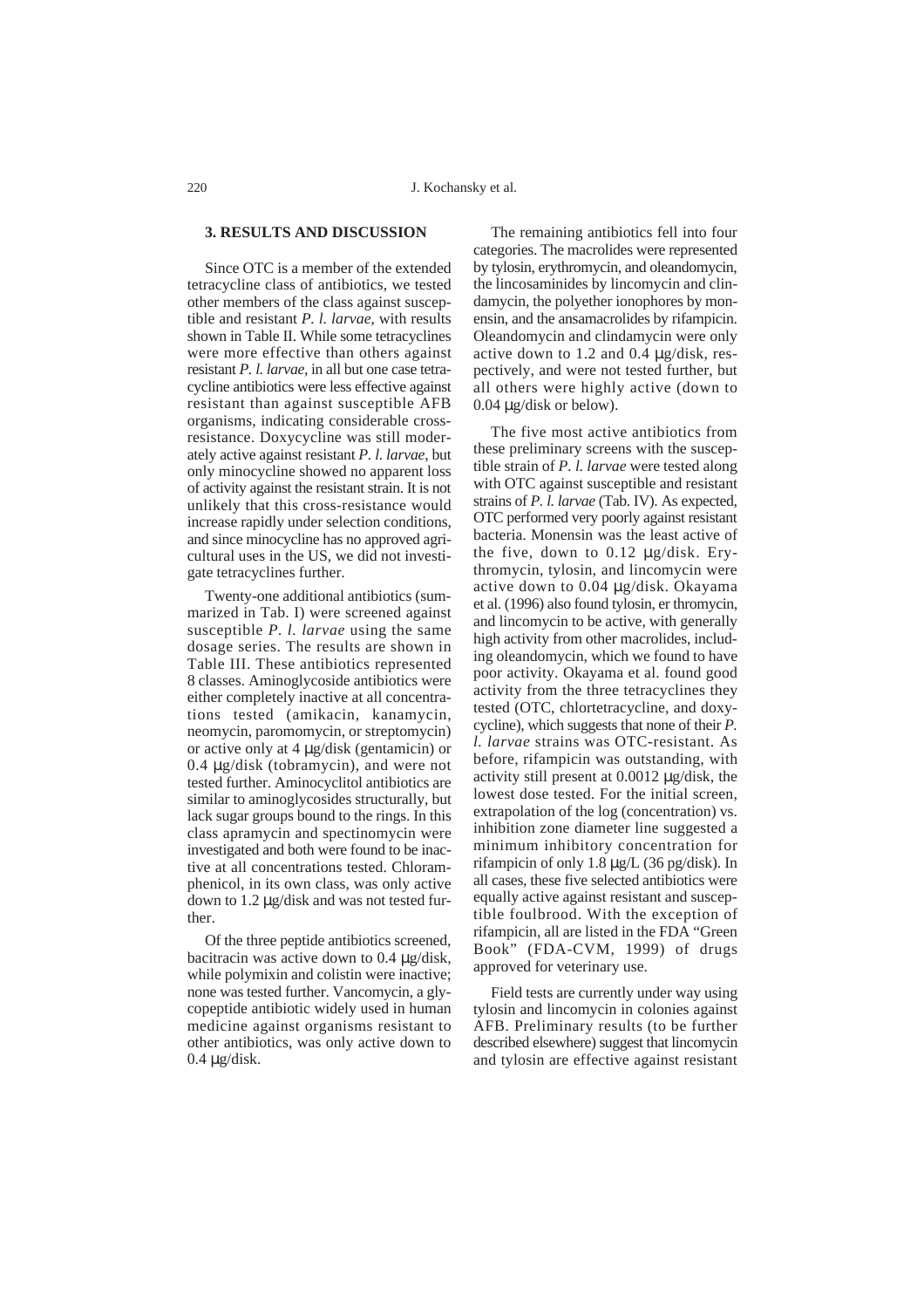AFB strains in the field in both Florida and New Jersey, while we have not yet tested erythromycin in the field.

**Résumé – Criblage d'antibiotiques alternatifs contre** *Paenibacillus larvae* **résistant et sensible à l'oxytetracycline.** Puisque *Paenibacillus larvae* subsp. *larvae* (anciennement *Bacillus larvae*), l'agent de la loque américaine, est devenu résistant à l'oxytetracycline (OTC) sur une grande échelle aux États-Unis, nous avons recherché des antibiotiques alternatifs qui pourraient efficacement remplacer l'OTC. Nous avons étudié principalement les antibiotiques déjà autorisés par la Food and Drug Administration pour des usages agricoles.

La méthode de diffusion sur disques a été utilisée pour faire un premier criblage d'antibiotiques à des concentrations successives décroissantes à partir de 200 mg/L (4 µg/disque) : 4, 1,2, 0,4, 0,12, 0,04 et 0,12 µg/disque. Seules les substances qui étaient actives à une concentration au moins égale à 6 mg/L (0,12 mg/disque) ont été testées par la suite. Dans la plupart des cas la résistance à l'OTC conférait, avec un niveau variable, une résistance aux autres tetracyclines. Seule la minocycline était active contre les souches de *P*. *l. larvae* résistantes et les souches sensibles. Les antibiotiques testés les plus actifs (ceux actifs aux doses ≤ 0,04 µg/disque) couramment utilisés en agriculture étaient : l'érythromycine, la lincomycine, la monensine et la tylosine. La rifampicine, bien que non utilisée en agriculture, était de loin l'antibiotique le plus actif, avec une activité étant encore présente à 0,0012 µg/disque mais, étant utilisée contre la tuberculose, il est peu vraisemblable qu'elle reçoive une autorisation pour un usage agricole. La lyncomicine, la tylosine et l'érythromycine étaient actives jusqu'à 0,04 µg/disque et la monensine était la moins active avec une concentration minimum d'inhibition de 0,12 µg/disque.

#### *Apis mellifera* **/ loque américaine / antibiotique / résistance /** *Paenibacillus larvae larvae*

**Zusammenfassung – Prüfung von alternativen Antibiotika gegen Oxytetrazyklinempfindliche und -resistente Stämme von** *Paenibacillus larvae larvae.* Da sich oxytetrazyklinresistente Stämme der Amerikanischen Faulbrut in den USA verbreiten, begannen wir mit der Suche nach alternativen Antibiotika als wirksamen Ersatz. Wir prüften vor allem Antibiotika, die bereits für eine Nutzung im landwirtschaftlichen Bereich zugelassen sind. In Vorversuchen wurden Konzentrationen von Antibiotika mit einer Diffusionsmethode unter Verwendung von Antibiotika Testblättchen erstellt, die von 200 mg/L (4 mg/Testblättchen) ausgehend in einer Reihe von Verdünnungsstufen von 4, 1,2, 0,4, 0,12, und 0,012 mg/disk weitergeführt wurden. Nur Substanzen, die bei einer Konzentration von 6 mg/L (0,12 mg/disk) und geringer wirksam waren, wurden weiterhin getestet. Fast immer war die OTC Resistenz mit Resistenzen zu anderen Tetrazyklinen verbunden, der Grad der Resistenz variierte, nur Minozyclin erwies sich als gleich wirksam gegen resistente und empfindliche Stämme von *P. l. larvae*. Die wirksamsten und zur Zeit in der Landwirtschaft genutzten Antibiotika (wirksam bei 0,04 mg/disk) waren Erythromyzin, Lincomyzin, Monensin und Tylosin. Rifampicin, das nicht in der Landwirtschaft genutzt wird, war das bei weitem aktivste Antibiotikum im Test. Es war noch in einer Konzentration von 0,0012 mg/disk wirksam. Lincomyzin, Tylosin und Monensin waren weniger wirksam als die anderen 4 (geringste Konzentration für eine Hemmung war 0,12 mg/Scheibe).

### **Antibiotika / Resistenz / Amerikanische Faulbrut /** *Paenibacillus larvae larvae*

#### **REFERENCES**

- Alippi A.M. (2000) Is Terramycin® losing its effectiveness against AFB? Bee Biz 27–29.
- Eckert J.E. (1947) Use of sulfa drugs in the treatment of American foulbrood disease of honeybees, J. Econ. Entomol. 40, 41–44.